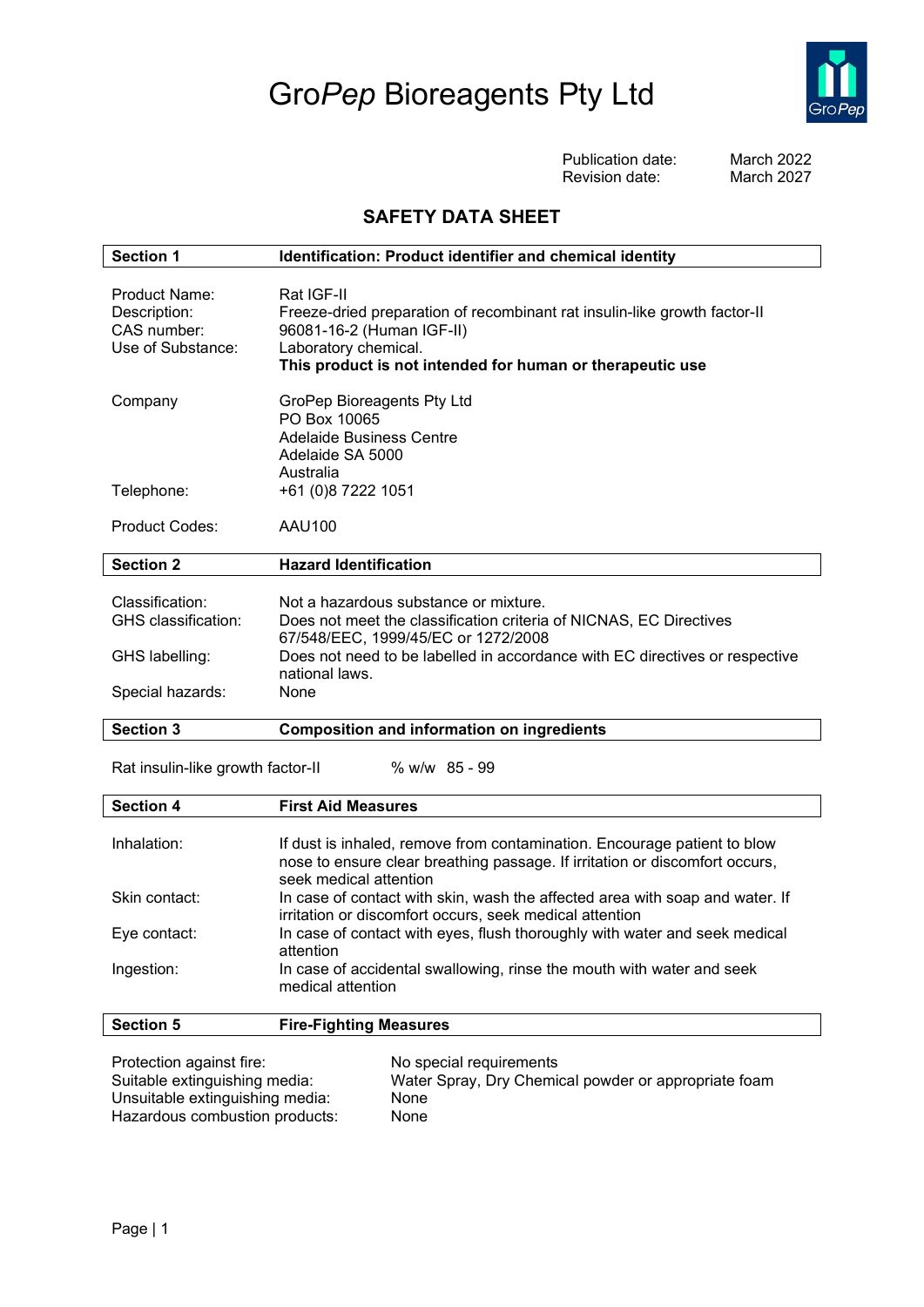

| <b>Section 6</b>                                                                                               | <b>Accidental Release Measures</b>                                                                                                                                                      |  |
|----------------------------------------------------------------------------------------------------------------|-----------------------------------------------------------------------------------------------------------------------------------------------------------------------------------------|--|
| <b>Personal Precautions:</b><br>Cleaning Method:                                                               | See Section 8<br>Carefully sweep up powder, place in a closed container and hold for waste<br>disposal. Wash area thoroughly with water after clean-up is complete                      |  |
| <b>Section 7</b>                                                                                               | <b>Handling and Storage</b>                                                                                                                                                             |  |
| Handling:<br>Storage:                                                                                          | Avoid generating or breathing dust. Limit all unnecessary personal contact.<br>Standard laboratory practices recommended<br>Store at 2 - 8°C                                            |  |
| <b>Section 8</b>                                                                                               | <b>Exposure Controls / Personal Protection</b>                                                                                                                                          |  |
| Eye Protection:<br>Hand Protection:<br>General Hygiene:                                                        | Safety glasses or goggles required<br>Wear general protective gloves e.g. light weight rubber gloves<br>Handle in accordance with good industrial hygiene and safety practices          |  |
| <b>Section 9</b>                                                                                               | <b>Physical and Chemical Properties</b>                                                                                                                                                 |  |
| Appearance:<br>Solubility:                                                                                     | White/creamy, odourless crystalline powder<br>Partially soluble in water                                                                                                                |  |
| <b>Section 10</b>                                                                                              | <b>Stability and Reactivity</b>                                                                                                                                                         |  |
| Reactivity:<br>Stability:<br><b>Conditions to Avoid:</b><br>Incompatible material:<br>Hazardous decomposition: | No data available<br>Stable under normal conditions<br>None known<br>None known<br>None known                                                                                           |  |
| <b>Section 11</b>                                                                                              | <b>Toxicological Information</b>                                                                                                                                                        |  |
| Acute Toxicity:<br>Irritation:<br>Sensitization:<br>Carcinogenicity:<br>Mutagenicity:<br>Teratogenicity:       | No known significant effect<br>May irritate skin and/or eye<br>No known significant effect<br>No known significant effect<br>No known significant effect<br>No known significant effect |  |
| <b>Section 12</b>                                                                                              | <b>Ecological Information</b>                                                                                                                                                           |  |
| Ecotoxicity:                                                                                                   | The substance is readily biodegradable<br>No known data                                                                                                                                 |  |
| <b>Section 13</b>                                                                                              | <b>Disposal Considerations</b>                                                                                                                                                          |  |
| Waste Disposal:                                                                                                | Handle in accordance with local, state and federal regulations                                                                                                                          |  |
| <b>Section 14</b>                                                                                              | <b>Transport Information</b>                                                                                                                                                            |  |
|                                                                                                                | Transport Regulations: Not subject to current regulations for transport of hazardous materials<br>according to IATA, IMDG, DOT, ADR/RID/ADN                                             |  |